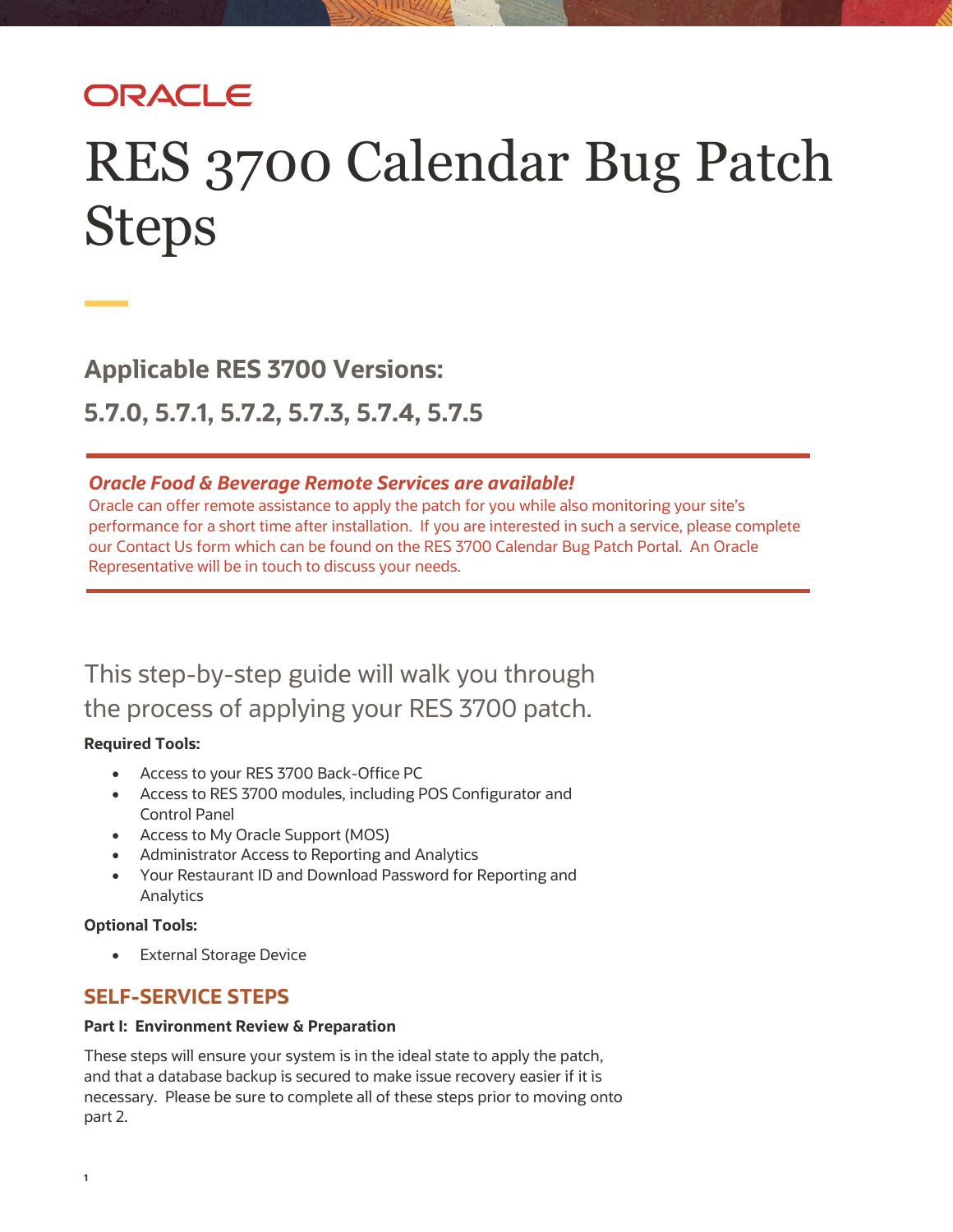- 1. Choose a time to apply this patch when your restaurant is either closed or, for 24 hour per day operations, at a time when customer traffic is at a minimum
- 2. Confirm your major version of RES 3700 matches the patch's major version (for example if your RES 3700 version is 5.7.4, then your major version is 5.7)
- 3. Ensure there are no open checks
- 4. Ensure all CC batches are closed
- 5. Ensure Workstations are at the sign-in screen
- 6. Create a back-up version of the system database on the current version. Ideally, this backup is performed on an external storage device.

#### **Part II: Download your patch for My Oracle Support (MOS)**

Now that your RES 3700 system is prepared to receive the patch and you have identified the ideal time to apply that patch, the next step is to download the patch from MOS.

- 1. Open your preferred web browser on your Back-Office Computer
- 2. Navigate to support.oracle.com
- 3. Enter your Oracle Credentials
- 4. Select "Patches and Updates" from the tabs across the top of the page
- 5. Select "Number/Name or Bug Number (Simple)" from the available Patch Search options
- 6. Into the "Patch Name or Number" field, enter **30488787**
- 7. Select "Search"
- 8. Highlight the patch (**RES 3700 5.7.6**) by selecting it on-screen, then select "Download" from the window that appears.
- 9. A file download dialog box will appear. Select the ".zip" file that appears on-screen, and save the file on your Back-Office Computer. If you are accessing MOS from a different computer, save the ".zip" file to an external hard drive and transfer it to your Back-Office Computer.
- 10. Once the patch ".zip" file is on your Back-Office Computer, use Winzip or a comparable tool to extract the ".zip" folder into a temporary folder on your Back-Office Computer's D:/ drive.

#### **Part III: Apply the Patch**

With your RES 3700 system prepared to receive a patch, and the patch now downloaded, you are now ready to apply the patch.

- **1.** Within POS Configurator, set the auto-start level of the database to "Off" (POS Configurator →System→Restaurant).
- **2.** Close all running MICROS applications, except MICROS Control Panel
- **3.** Open MICROS Control Panel if it is not already open
- **4.** In the MICROS Control Panel, set the Restaurant to "Off"
- **5.** With the Restaurant now set to "Off", close the MICROS Control Panel
- **6.** On your Back-Office Computer, open the temporary folder containing the patch files that should be located on the D:/ drive

#### *Did you know?*

Oracle MICROS Simphony offers a complete loyalty, reporting, labor, inventory, and cost-control suite. If you are interested in learning more about what Simphony has to offer your business, click on one of the banners available on the RES 3700 Calendar Bug Patch Portal to schedule a demo.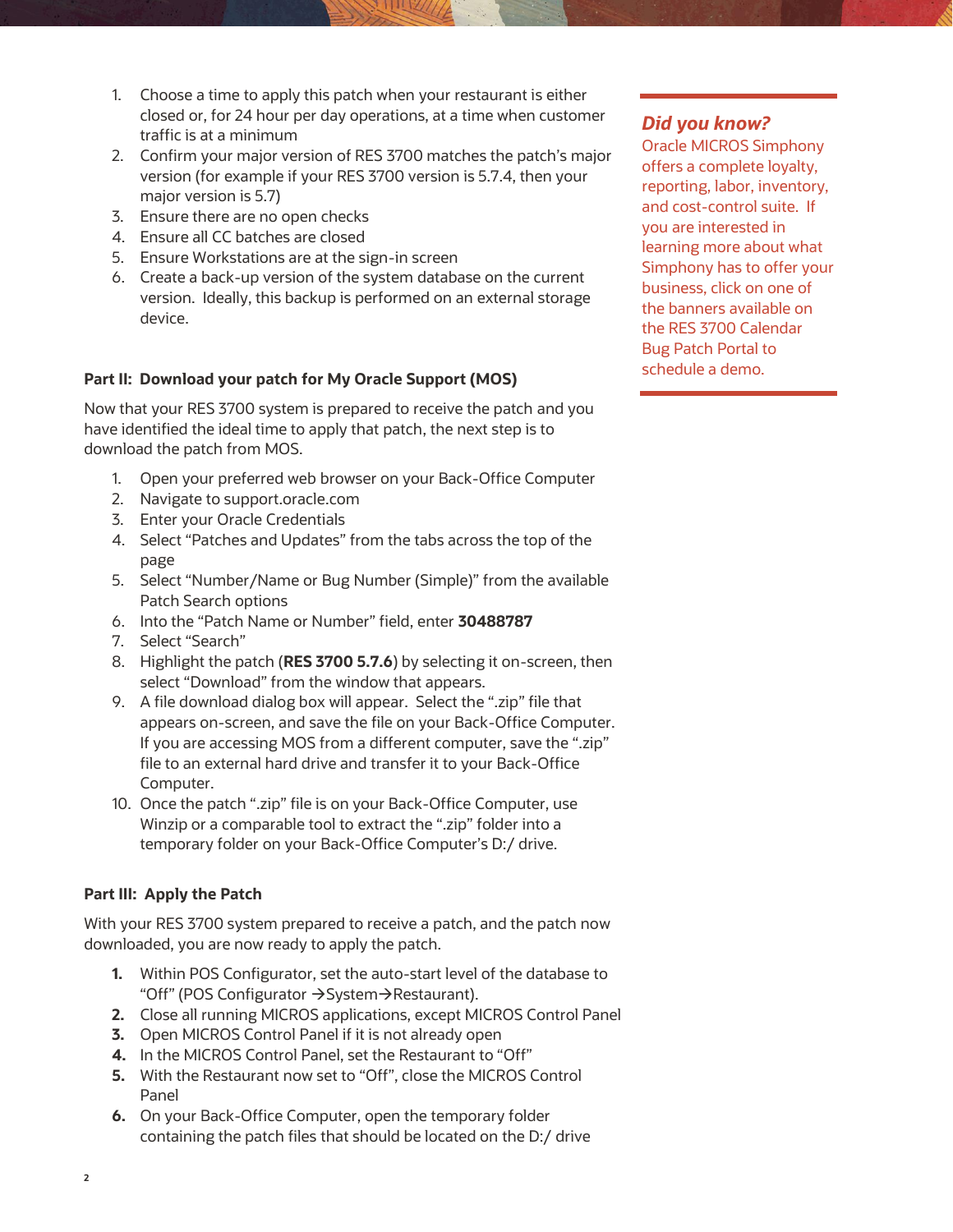- **7.** Double-select the patch file (".exe")
- **8.** Follow the instructions on-screen to complete the patch process. The patch installation should complete in a few minutes followed by an automatic reboot of your Back-Office Computer.
- **9.** Once the patch is complete and your Back-Office Computer is rebooted, within POS Configurator, set the auto-start level of the database to "Front of House" (POS Configurator→System→Restaurant).

Once the patch is applied to your Back-Office Computer, the Client Application Loader (CAL) will automically update your Workstation Clients causing them to reboot.

- **10**. Once the workstations are at "Wait for MDSHosts File", put the server in Discovery Mode: (Start -> Micros Applications -> Micros Database Manager or Start -> run -> dm.exe)
	- a. A privileged user can log in to Database Manager| Encryption Keys |Activate Discovery Mode
	- b. Command line option: dm.exe –UID x –PWD y –DS z  $x =$  userid,  $y =$  password,  $z =$  duration of Discovery Mode, in minutes, up to 60, 0 means turn it off
- **11**. All clients will perform a one-time registration with the server, and then proceed past "Wait for MDSHosts File".
- **12**. Once all clients have registered with the server, an additional reboot of all clients is needed to ensure that each client has up-to-date trust information for all other clients (this is needed for printing and other peer-to-peer communication).

#### **Part IV: Update your Remote Transfer Agent (RTA)**

For customers using Reporting and Analytics, updating your Remote Transfer Agent (RTA) is critical to ensure communications between RES 3700 and Reporting and Analytics continue uninterrupted.

#### Section 1: Getting your **Restaurant ID** and **Download Password**

- 1. Open your preferred web browser
- 2. Navigate to Reporting and Analytics
- 3. Log into Reproting and Analytics with an Administrator Account
- 4. Within Reporting and Analytics, select "Reports"
- 5. Select "More Reports"
- 6. Select "Admin Reports"
- 7. Select "Download Report"
- 8. At this point, you should be able to see your Restaurant ID on the report. Make a note of your Restaurant ID for your location.
- 9. Navigate back to your Reporting and Analytics home page
- 10. Depending on your configuration, navigate to either the ".Connect Admin" Portlet or to the "RTA Admin" Portlet.
- 11. Select your location
- 12. Select "Display Password"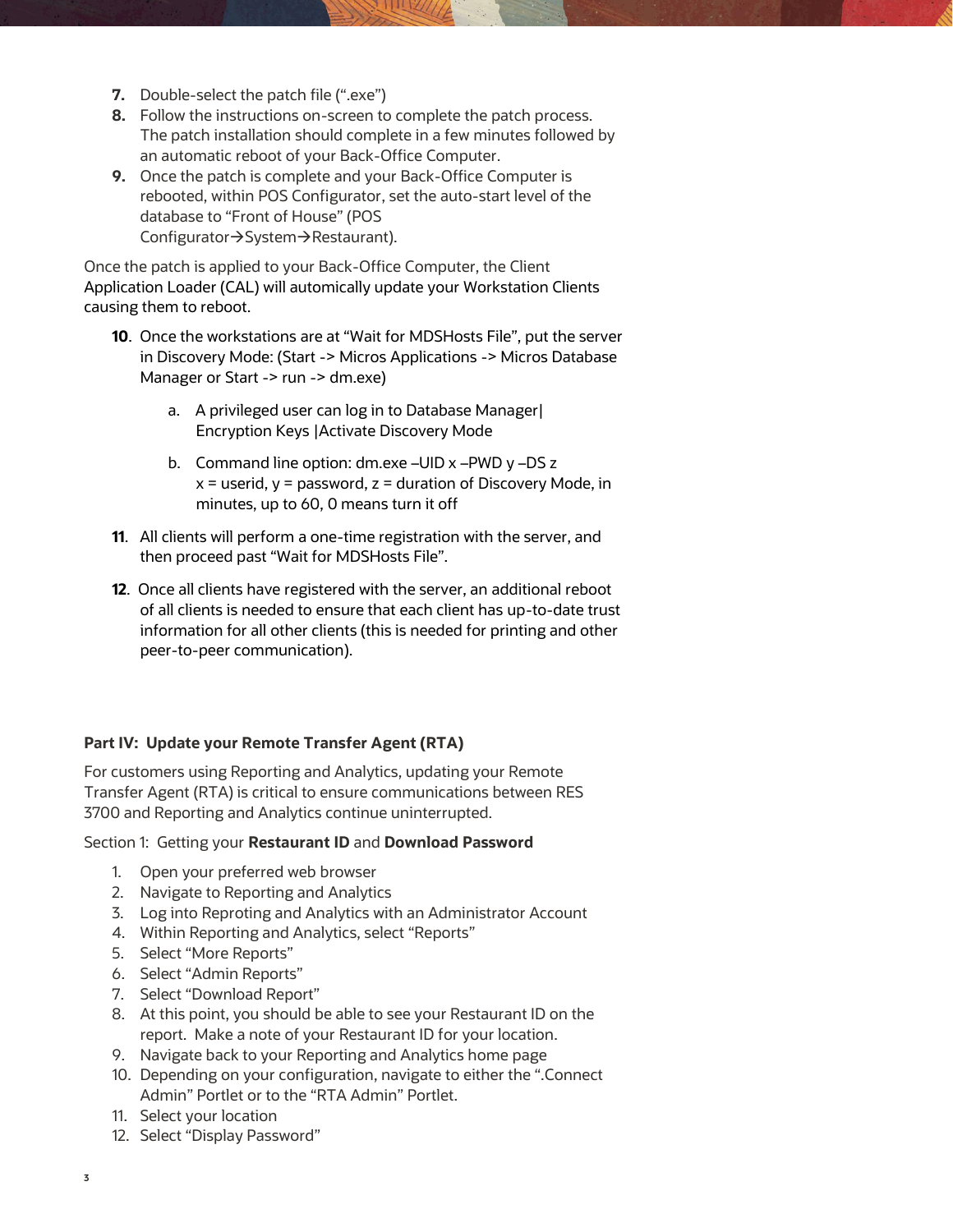13. Make a note of the "Download Password"

#### Section 2: **Download and install the Remote Transfer Agent (RTA) for your location**

- 1. From your Reporting and Analytics home page, select "Admin"
- 2. Select "Store Download"
- 3. Click "Install RTA Client"
- 4. You will be prompted to Run or Save the File named "RTAClientInstaller.exe"
- 5. Run the "RTAClientInstaller.exe" which was downloaded
- 6. Enter your "Portal Server Name" "Location ID" and "Location Password".
- 7. Select "Install"
- 8. At this point the update process should proceed.

#### **Congratulations! You have successfully completed your patch process!**

| <b>&amp; RTA Client Installer</b>                                                                    | $\times$<br>п<br>$-$     |
|------------------------------------------------------------------------------------------------------|--------------------------|
| <b>Portal Server Name:</b>                                                                           |                          |
| <b>Location ID:</b>                                                                                  |                          |
| <b>Location Password:</b>                                                                            |                          |
|                                                                                                      | Cancel<br><b>Install</b> |
| Confirmation                                                                                         | ×                        |
| Installation of RTA Client must take place from the correct location.<br>Are you at location<br>now? |                          |
| Yes<br><b>No</b>                                                                                     |                          |

#### *Simphony can simplify your IT needs*

**4**

Your restaurant team needs to focus on running your business, not IT. That's why we've built Oracle MICROS Simphony POS Systems for Restaurants to complement how your teams work, making our

technology a natural part of their day-to-day, whether they are taking orders or preparing them. Behind that easy-to-use interface is a powerful and industry-tested software solution that takes every touchpoint and turns it into practical insight on key business analytics to help you achieve your